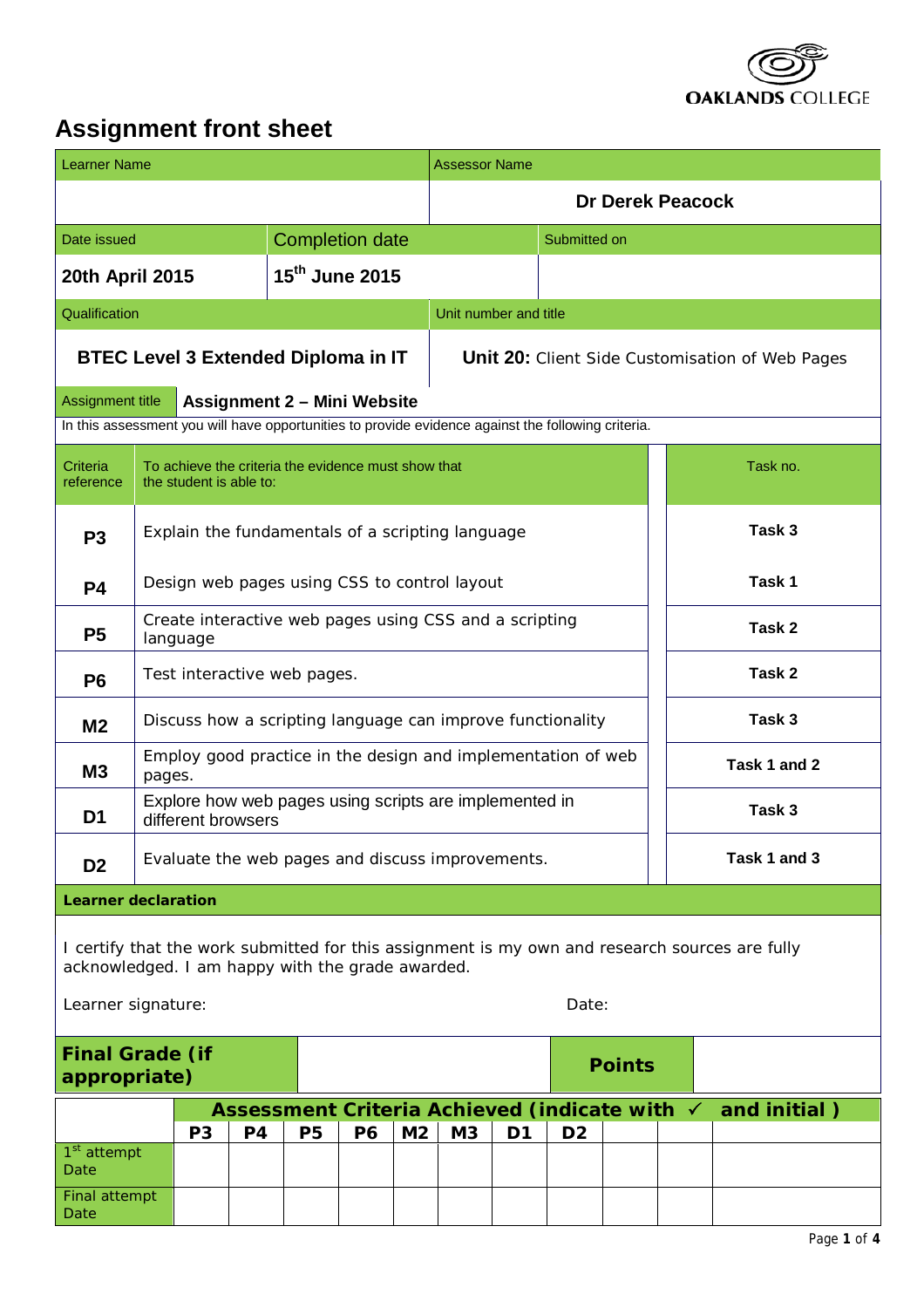

## **Assessor's comments**

| <b>Qualification</b>       | <b>BTEC Level 3 Extended Diploma in IT</b> |              | Assessor name   Dr Derek Peacock |
|----------------------------|--------------------------------------------|--------------|----------------------------------|
| Unit number and<br>  title | Unit 20: Customising Web Pages             | Learner name |                                  |

|                 | Grading criteria                      |                                                                              |                  | <b>Assessor Feedback</b>                                          |      |                                       |  |
|-----------------|---------------------------------------|------------------------------------------------------------------------------|------------------|-------------------------------------------------------------------|------|---------------------------------------|--|
| P <sub>3</sub>  | scripting language                    | Explain the fundamentals of a                                                |                  |                                                                   |      |                                       |  |
| <b>P4</b>       | control layout                        | Design web pages using CSS to                                                |                  |                                                                   |      |                                       |  |
| <b>P5</b>       | using CSS and a scripting<br>language | Create interactive web pages                                                 |                  |                                                                   |      |                                       |  |
| <b>P6</b>       |                                       | Test interactive web pages.                                                  |                  |                                                                   |      |                                       |  |
| M <sub>2</sub>  | can improve functionality.            | Discuss how a scripting language                                             |                  |                                                                   |      |                                       |  |
| M3              | web pages                             | Employ good practice in the<br>design and implementation of                  |                  |                                                                   |      |                                       |  |
| D1              |                                       | Explore how web pages using scripts<br>are implemented in different browsers |                  |                                                                   |      |                                       |  |
| D <sub>2</sub>  | discuss improvements.                 | Evaluate the web pages and                                                   |                  |                                                                   |      |                                       |  |
|                 | <b>Action Plan</b>                    |                                                                              |                  | Additional Assessor Feedback (including feedback for upgrade) and |      | <b>Action</b><br>completed by<br>date |  |
|                 |                                       |                                                                              |                  |                                                                   |      |                                       |  |
|                 |                                       |                                                                              |                  |                                                                   |      |                                       |  |
|                 | <b>Learner Feedback</b>               |                                                                              |                  |                                                                   |      |                                       |  |
|                 |                                       |                                                                              |                  |                                                                   |      |                                       |  |
| Learner         |                                       |                                                                              | <b>Signature</b> |                                                                   | Date |                                       |  |
| <b>Assessor</b> |                                       |                                                                              | <b>Signature</b> |                                                                   | Date |                                       |  |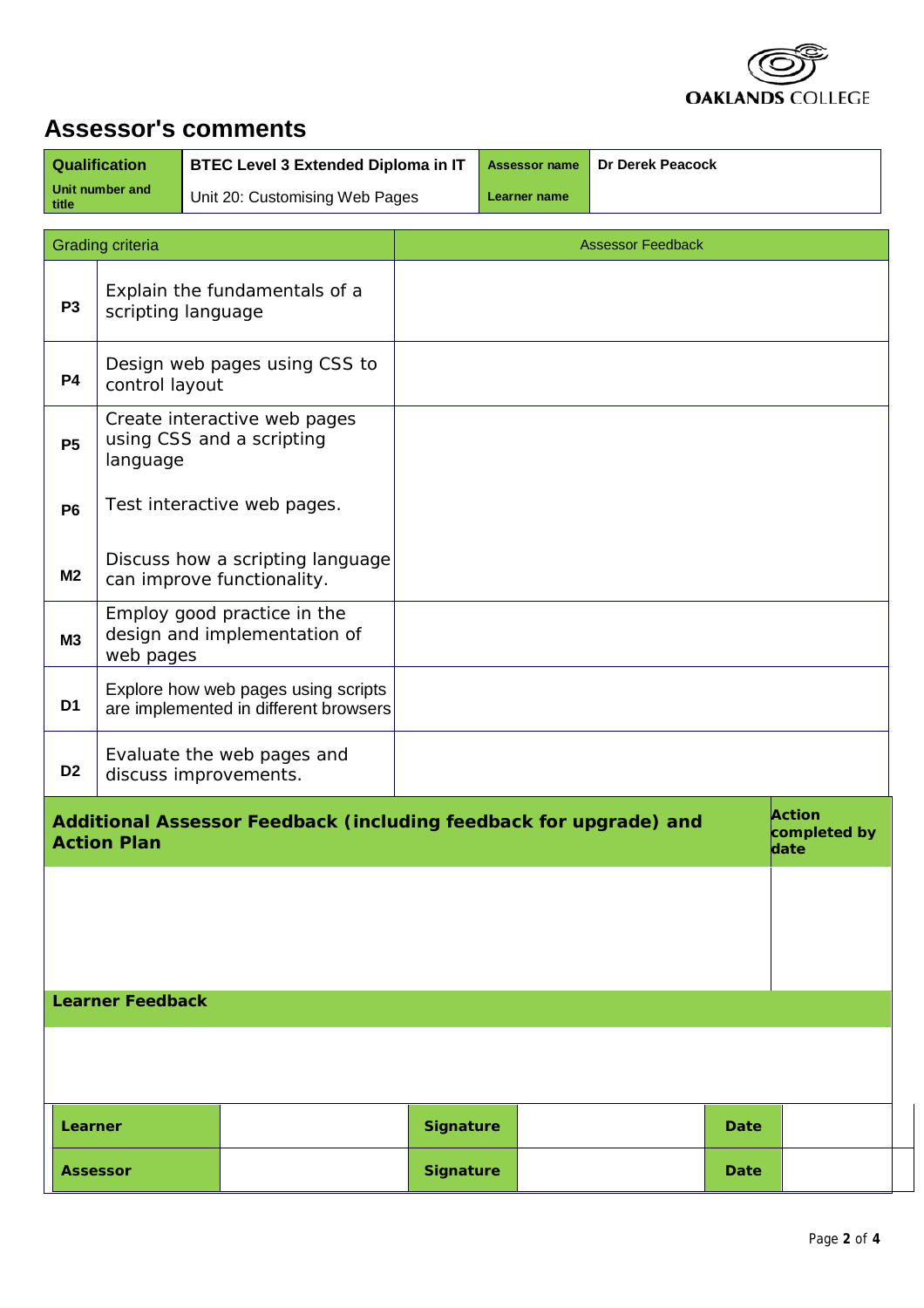|                                         |                  |      | $\sim$<br><b>OAKLANDS COLLEGE</b> |  |
|-----------------------------------------|------------------|------|-----------------------------------|--|
| <b>Internal Verifier</b>                | <b>Signature</b> | Date |                                   |  |
| <b>Lead Internal</b><br><b>Verifier</b> | <b>Signature</b> | Date |                                   |  |

### **Assignment brief**

| Qualification         | <b>BTEC Level 3 Extended Diploma in IT</b>      |
|-----------------------|-------------------------------------------------|
| Unit number and title | Unit 20: Client Side Customisation of Web Pages |
| <b>Start date</b>     |                                                 |
| Deadline              |                                                 |
| Assessor name         | <b>Dr Derek Peacock</b>                         |

Assignment title **Assignment 2 – Mini Website**

**The purpose of this assignment is to:** 

- **2. Understand the fundamentals of scripting languages**
- **3. Be able to control the layout of web pages using CSS**
- 4. **Be able to create interactive web pages.**

### **Scenario**

You are working for a Website development company called "**Valerian Software**" and have been asked to create a mini website that demonstrates the key advantages of using jQuery and jQuery-ui to enhance the functionality of web pages

## **TASK 1 [P4, M3].**

- 1.1 Organise a meeting with your manager to discuss the choice of features. The website needs to be at least 5 pages and must contain one jQuery **interaction**, three **widgets**, and two **effects**. The website must also contain standard html elements such as headings, paragraphs, lists, hyperlinks, and images all styled using css stylesheets.
- 1.2 Select a subject area for the website and document the web pages and their requirements.
- 1.3 Create a design of the website using **wireframes** or **mockups** of the proposed pages. Show these to your manager and discuss and document possible changes and improvements **[D2].**

**Evidence:** A short Requirements document, a website design and a documented design review

- **Task 2 [P5, P6, M3]**2.1 Create a the proposed website and a test plan that will show whether the requirements have been met and the added features work or not
- 2.2 Meet with your manager and complete a standard checklist to assess the overall quality of the finished website.

#### **Evidence:**

 $\longrightarrow$